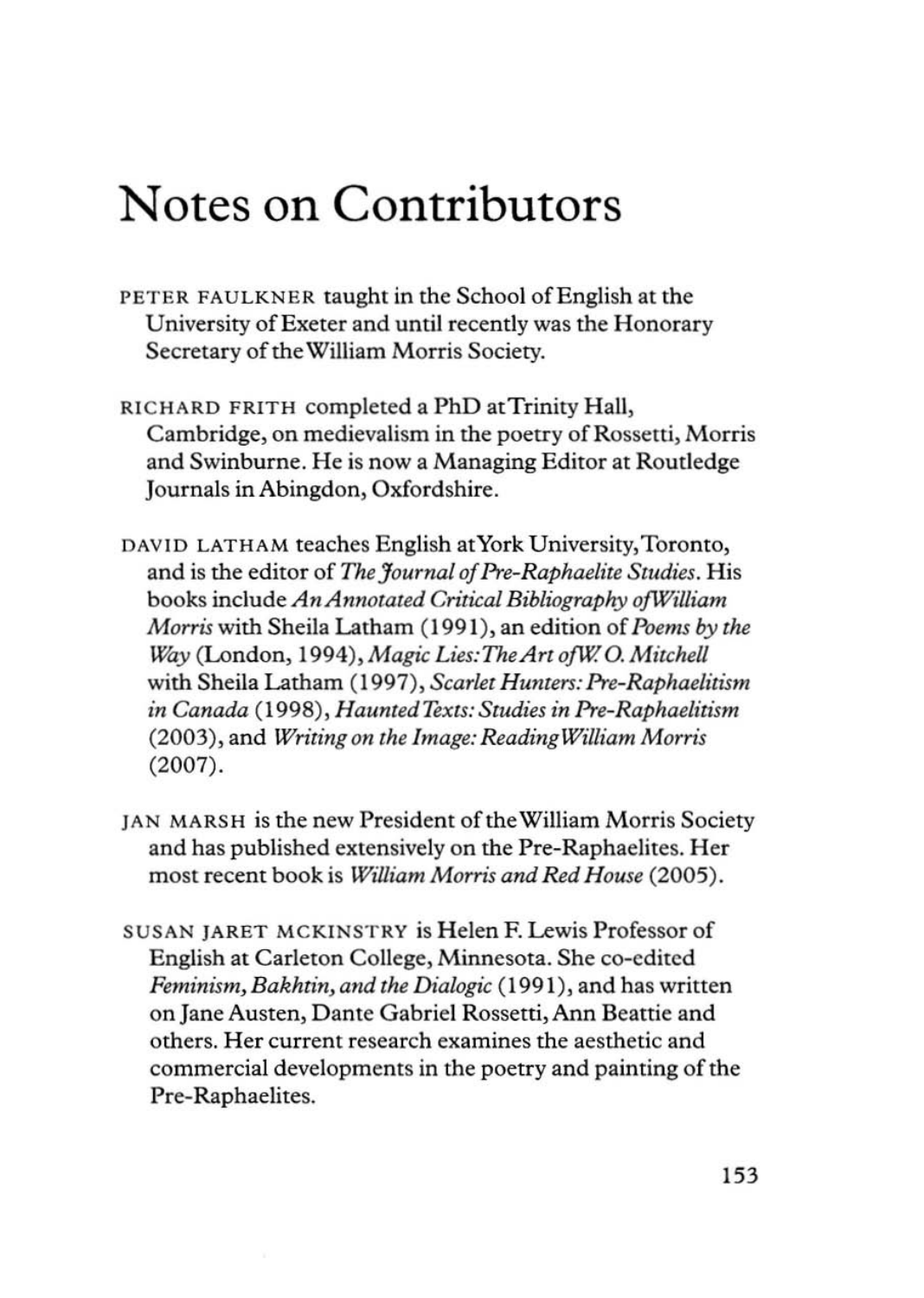## *The Journal ofWilliam Morris Szudies· Summer 2007*

- KATHLEEN MALONEY is an Assistant Professor of English at St. Mary's University in San Antonio, Texas. Her research is predominantly on nineteenth-century British novels.
- ROSIE MILES is Senior Lecturer in English at the University of Wolverhampton, where she was also her School's 'E-Tutor of the Year' in 2006. In 2006-07 she was one of six E-Learning Advocates within the Higher Education English Studies community in the UK. She has published a number of articles on Morris's poetry and the material book.
- ELIZABETH CAROLYN MILLER is an Assistant Professor of English at Ohio University. Previously, she was a Public Goods Postdoctoral Fellow at the University of Michigan, where she taught small seminars using original William Morris materials. Hcr PhD is from the University of Wisconsin, Madison, and her publications include articles on Henry James, Edgar AlIan Poe, L. T. Meade, and C. L. Pirkis. She has a book manuscript entitled *Framed: The New l.%man Criminal in Bn·zish Culzure azthe Fin de Siecle,* and has begun work on a new project tentatively titled *Print Culture and Laze-Victon·an Literary Radicalism.*
- PHILIPPE VERVAECKE is a former graduate student of the London School of Economics and of the Ecole Normale Supérieure. He is currently a lecturer in British Civilisation at Lille 3 University. He has published several articles on Victorian and Edwardian pOlitical culture, and more specifically on popular conservatism, on early twentieth century political iconography, on the Primrose League (the subject of his PhD), and on WilIiam Morris. His current research focuses on the Radical Right in Britain in the twentieth century.